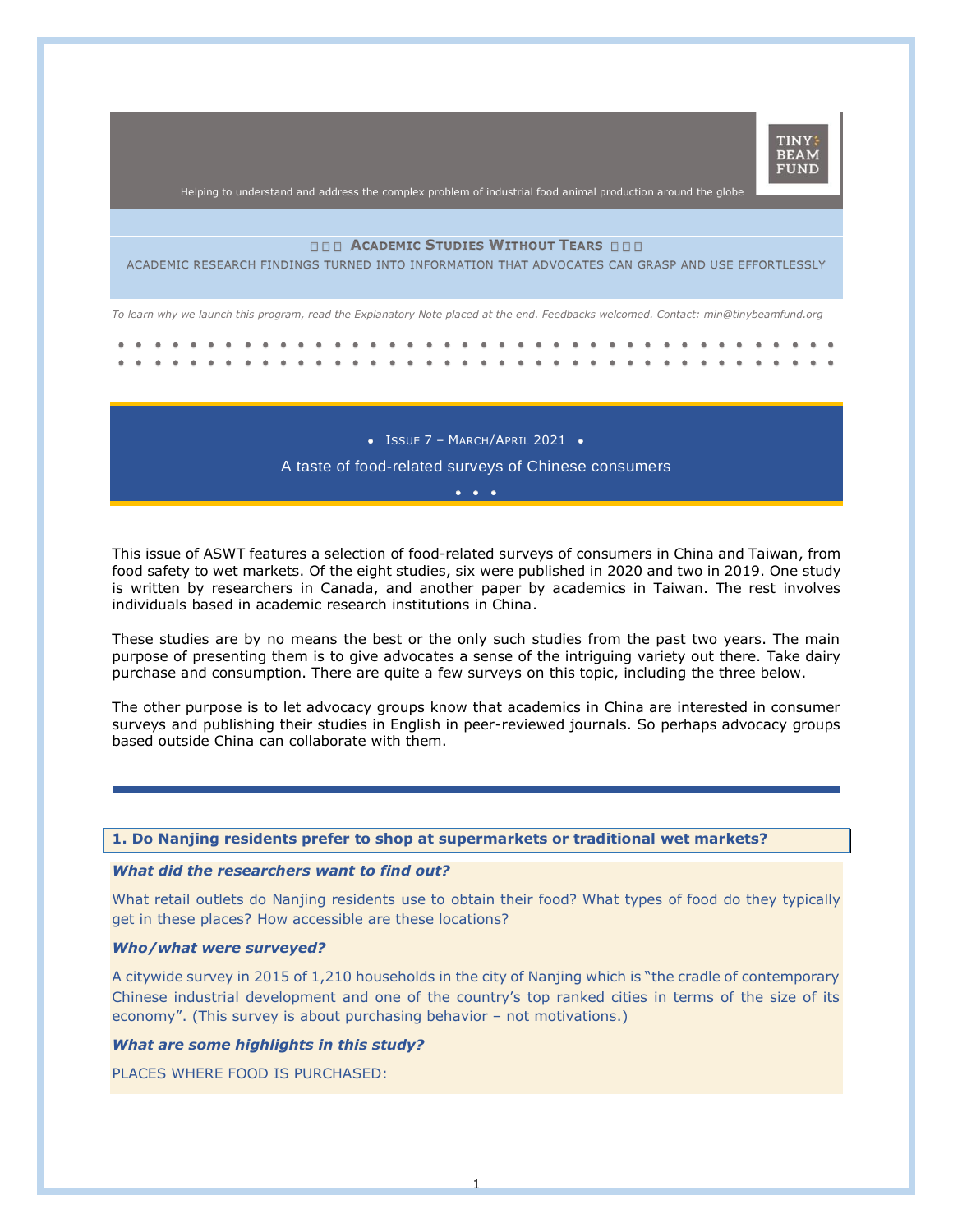Traditional/wet markets are Nanjing residents' favorite places for getting hold of fresh and cooked vegetables, fresh pork, chicken, fish.

"Supermarkets are the second-most-important food outlet in the purchase of many food items". It is the first choice for processed food, staples such as rice and noodle, as well as fresh milk.

Small shops, grocers, cafes are used mostly as sources for steamed bread/buns, and cooked chicken.

Street vendors supply residents with fresh fruits, steamed buns and fried dough because of "their affordability and convenience".

"Restaurants are also commonly used to get cooked food."

Residents shop at online stores mainly to purchase snacks.

TYPES OF FOOD PURCHASED:

Vegetables and fresh fruits are ranked as the most commonly purchased food items.

Fresh pork is the third highest. Rice is the fourth, "followed by eggs, noodles, fresh fish and cooking oil". The least purchased food on the list of 40 items tracked by researchers is canned meat.

Milk purchase in the past 30 days is reported by 59.5% of the respondents, and powdered milk/yogurt by 46.8%. These figures are surprisingly high as traditional Chinese diet does not include dairy products, and suggest "a Westernisation of diets" in this large urban city.

## ACCESSIBILITY OF FOOD SOURCES:

The survey found that "most food purchases occurred within the respondents' neighbourhoods or within walking distance".

A bit more info:

- "Our article underscores the critical and dominant role of wet markets in effectively supplying vegetables and fruits as well as all kinds of meat to urban residents. It finds that after two decades of rapid development, supermarkets have become the top choice for purchasing staple grains, dairy products, eggs and processed food. Yet, instead of being displaced by supermarkets, wet markets maintain a strong niche amidst this competition. It plays a pivotal role in sustaining urban residents' secure access to fresh produce and meat. A key unsolved question, therefore, is why Nanjing people prefer to buy vegetables, fruits and meat from wet markets. This is probably due to their easy accessibility, freshness of food and negotiable low price."
- "The data show that, in spite of the state's initiative to phase out wet markets in some large Chinese cities by converting them to supermarkets (nong gai chao) since 2002, wet markets are still frequently used nowadays. The very high frequency of wet market visits exemplifies how a dense supply network of fresh produce works. Moreover, when 75.2 per cent of wet markets' patrons visit wet markets at least five days a week, these venues are not merely food outlets but bear other social and recreational functions and constitute a critical element that enriches community life in Chinese cities."
- "Our research also demonstrates that the complexity of the food system in China's cities is beyond the scope of a market economy. Non-market approaches to secure food access, such as through urban agriculture, have been a noteworthy component of the complex urban food system."

Si, Zhenzhong, Steffanie Scott, and Cameron McCordic. "Wet Markets, Supermarkets and Alternative Food Sources: Consumers' Food Access in Nanjing, China." Canadian Journal of Development Studies / Revue canadienne d'études du développement 40, no. 1 (January 2, 2019): 78–96. doi: 10.1080/02255189.2018.1442322

• • •

**2. Does country-of-origin labeling influence Chinese consumers' purchase of imported milk and powder infant formula?**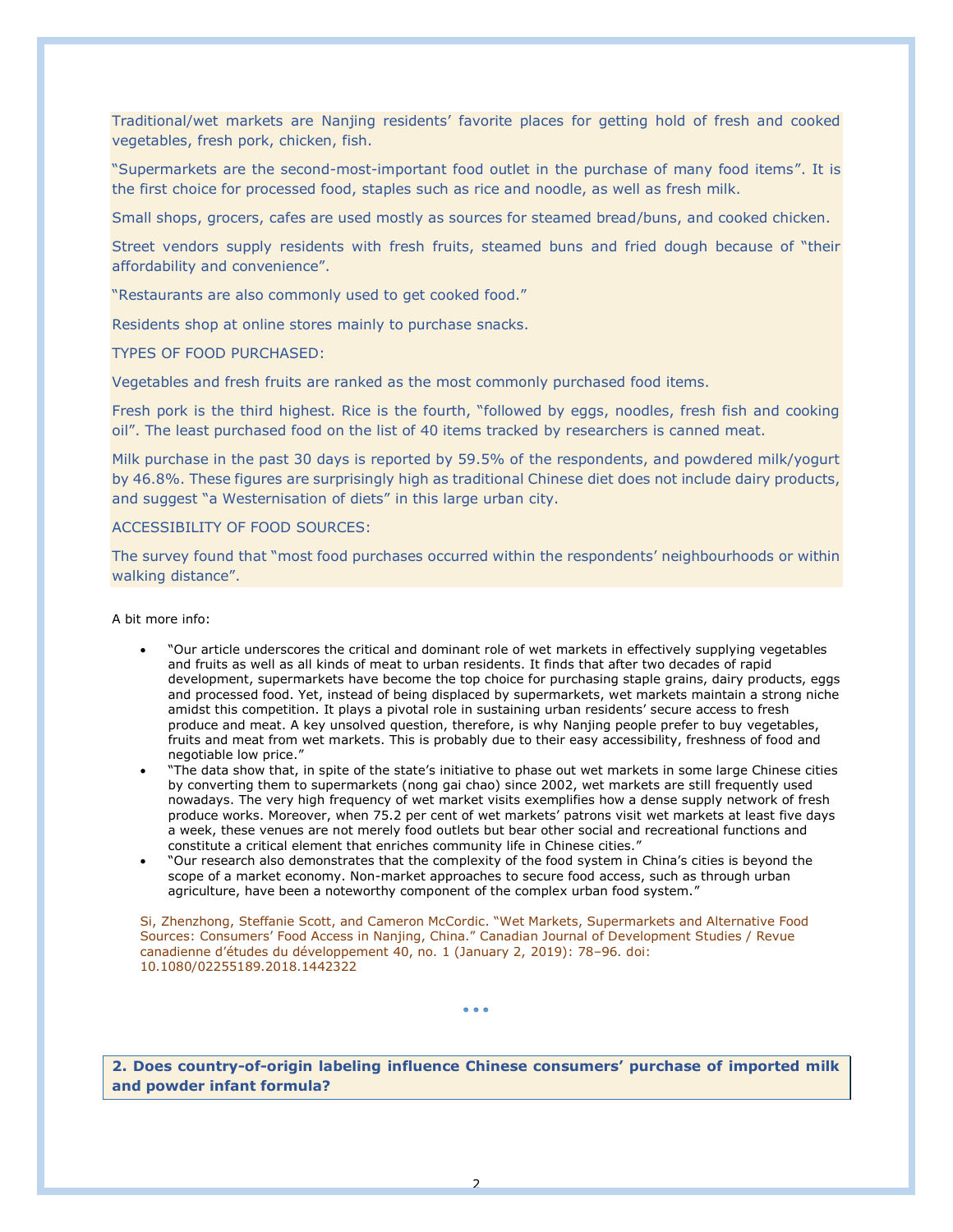## *What did the researchers want to find out?*

## IN PLAIN LANGUAGE:

Does country-of-origin matter to Chinese consumers when they buy imported dairy products?

Do Chinese consumers value dairy products imported from Country A differently than the same kinds of product imported from Country B? If so, how does these different perceptions and values affect the market price of all these products?

## IN NERDY LANGUAGE:

What is the "implicit value Chinese consumers place on COOL [country-of-origin labeling] with regard to two specific imported dairy products"?

And how do the different attributions that Chinese consumers give to these two products based on their country-of-origin affect these products' "shadow" market price?

These two products are: (i) UHT fluid milk, and (ii) powder infant formula.

The import countries are: Germany, France, the Netherlands, Spain, Australia, and New Zealand.

### CONTEXT AND BACKSTORY:

Chinese consumption of dairy climbed steadily in the 1990s and 2000s. Then came the huge melamine contamination scandal in 2008 involving local dairies. That put a dent in dairy consumption, but *not* in dairy *imports*. In fact, more fluid milk and milk powder were imported into China from 2008 to 2017 than in previous decades.

## *Who/what were surveyed?*

Five leading e-commerce platforms: Alibaba's Tmall Supermarket; Jingdong; Suning Purchase; COFCO I buy nets; Yihaodian. The data was collected between late February and early March 2017.

### *What are some highlights in this study?*

Consumers value fluid milk from Spain and Germany less than they value domestic Chinese milk.

All imported powder infant formula are valued more than domestic ones. Higher preference is given to countries in Europe than to Australia and New Zealand.

"The B2C platforms Yihaodian, Jingdong, Alibaba's Tmall Supermarket and Suning Purchase all earned a price premium above COFCO I buy nets."

Why do consumers prefer imported infant formula?

1. Melamine was found in domestic infant formula, and consumers still have not gained back confidence.

2. Infants are considered to be more vulnerable than adults. Chinese consumers think infants' food should have higher quality and stricter standards (which they believe imported products can provide).

3. Purchasing imported infant formula is "a matter of 'face/prestige'" to many Chinese parents who believe that they must not "let the child lose at the starting line".

A bit more info:

• "Urban China has witnessed a rapid growth of dairy consumption from the 1990s to 2008 as a result of income growth, expansion of modern food retailers or marketing channels, the trend of higher education levels, and changes in urban lifestyles. According to the China Dairy Yearbook (1996-2018), the average annual dairy consumption of urban residents was 7.33 kg in 1995, which increased to 24.87 kg in 2007. However, this growth trend for the Chinese domestic dairy market was negatively impacted by the melamine scandal in 2008. Thus, consumption of dairy products declined to 16.5 kg in 2017 – much lower than the consumption in 2007."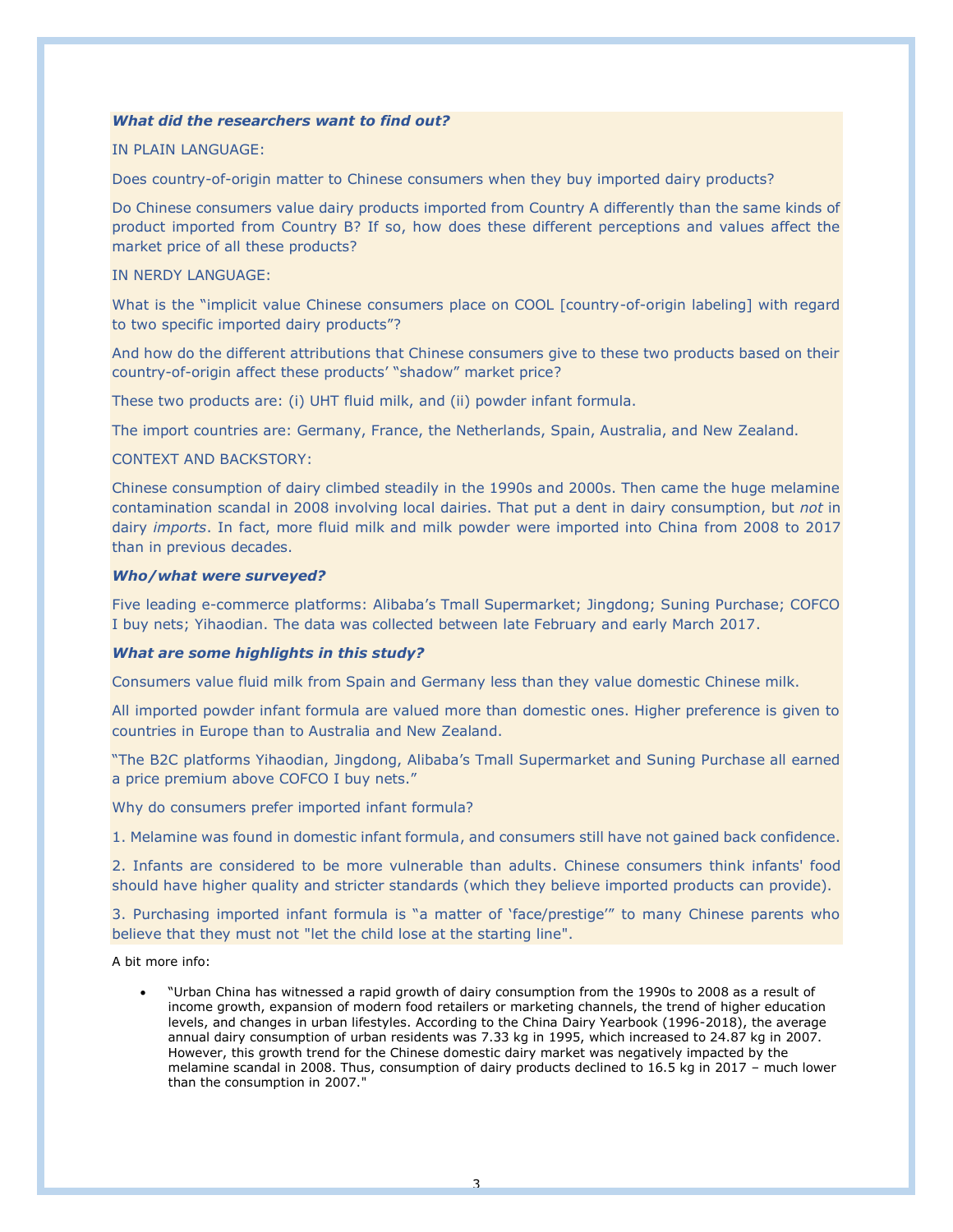Zhang, Yan, and Shaosheng Jin. "Hedonic Valuation of Country of Origin in the Chinese Dairy Market." *International Food and Agribusiness Management Review* 23, no. 3 (September 30, 2020): 487–500. https://www.wageningenacademic.com/doi/10.22434/IFAMR2019.0212

• • •

# **3. Is there one single thing that all consumers of fresh milk in Chinese cities care about?**

## *What did the researchers want to find out?*

What attributes do Chinese consumers consider to be important when purchasing fresh milk?

### *Who/what were surveyed?*

1,248 randomly selected persons in ten cities (including surrounding areas) in China in 2016. The "survey sites were selected to obtain a good representation of China".

### *What are some highlights in this study?*

When purchasing fresh milk Chinese consumers consider safety certification, freshness and shelf-life, and nutritional value to be its most important attributes. They pay least attention to where the milk originates, where the milk is purchased, and what packaging is used.

Looking at the big picture, price has not turned out to be as important an attribute as other studies have found.

There are clear differences between more developed locations (e.g. capitol cities) and less developed parts of cities and surrounding areas. In the former - which tend to have more elderly persons and females - safety of the milk is paramount. In less developed areas, half of the consumers are sensitive to price, and the other half to brand, while vulnerable persons such as pregnant women and those in poor health care most about quality and freshness.

Jin, Shaosheng, Rao Yuan, Yan Zhang, and Xin Jin. "Chinese Consumers' Preferences for Attributes of Fresh Milk: A Best–Worst Approach." *International Journal of Environmental Research and Public Health* 16, no. 21 (November 5, 2019): 4286. https://www.mdpi.com/1660-4601/16/21/4286

• • •

## **4. Choosing which milk products to buy in China: Different strokes for different folks**

#### *What did the researchers want to find out?*

How are Chinese consumers' choice of milk products influenced by brand, quality certification, traceability label, and price?

#### *Who/what were surveyed?*

691 individuals who responded to an online paid questionnaire in 2017. Not a sample of China's national population (see below for explanation).

### *What are some highlights in this study?*

The survey indicates that broadly speaking "consumers are willing to pay most for traceability labels, followed by quality certifications, and least for brands".

But it is important to note that people are influenced by different things when they shop for milk products depending on their own values and preferences. Consumers can be grouped into four segments: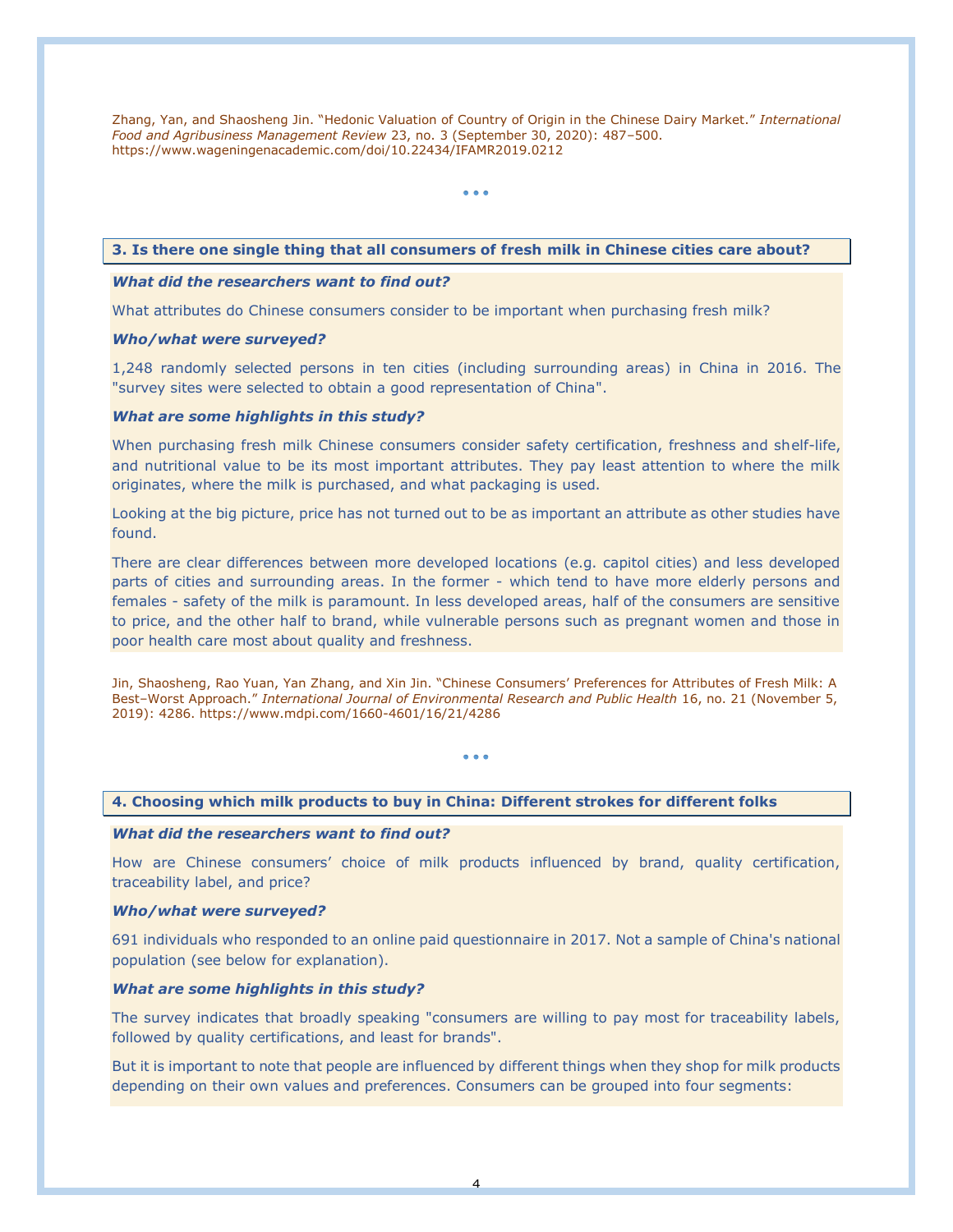1) Health conscious consumers (the largest segment at over 50%), are "most concerned about food safety and health, focus less on price, and have little interest in environmental issues", and have "strong brand awareness".

2) "Balanced thinking" consumers (about 20%) take into consideration all factors, and have "the highest willingness to pay for traceability labels".

3) Environmentally conscious consumers (about 12%) like traceability labels, green, organic certifications, and "use price as a quality signal".

4) Price conscious consumers (a little under 10%) "care most about price and pay limited attention to food safety, health and environment".

A bit more info:

- "Chinese consumers lack confidence in domestic dairy products. . . . Thus, the Chinese government issued the 'National dairy industry development plan (2016– 2020)'. . . . This plan considers the dairy industry as a representation of food safety, national health and agricultural modernisation, putting forward several goals such as improving product quality and building strong brands. In recent years, the Chinese government has adopted stringent industry regulations and closed unqualified dairy companies."
- "The demographic statistics of our sample deviate from that of the national population, especially for the education level, occupational status and income level. The main reason for this inconsistency is that milk consumers are only a small part of the national population. The annual per capita consumption of milk in China is still low; although increasing disposable income, urbanisation, and health consciousness are leading to growth in milk consumption. Not everyone has access to fluid milk in China where the proportions of the rural population and low-income class remain high. As a consequence, milk consumers have higher education and income levels than the national population."

Wu, Xiang, Bin Hu, and Jie Xiong. "Understanding Heterogeneous Consumer Preferences in Chinese Milk Markets: A Latent Class Approach." *Journal of Agricultural Economics* 71, no. 1 (2020): 184–198. https://onlinelibrary.wiley.com/doi/abs/10.1111/1477-9552.12327

### **5. Zhejiang consumers do not fully trust certification to provide safety of animal-based food**

• • •

## *What did the researchers want to find out?*

Does certification and traceability influence Chinese consumers' trust in the safety of fish, meat, milk, eggs, rice? (Certifications include: food quality safety market access/production system; hazard-free; green; organic.)

#### *Who/what were surveyed?*

Face-to-face surveys of 757 randomly selected consumers in rural and urban areas in Zhejiang province in 2017 (with the sample "slightly oriented toward younger and more educated individuals").

#### *What are some highlights in this study?*

On the whole, consumers are somewhat uncertain and skeptical that certification guarantees food safety of animal-based products.

Those with higher education are less influenced by certification.

Relatively speaking, consumers trust international certification labels more than local ones.

Price is often used as a cue for food safety.

A bit more info:

"As declared in 2015 by China's State Council, food safety is a top priority. . . . Along with the law requirements, to enhance and ensure consumer trust in food quality and safety, the Chinese government adopted a comprehensive food certification system, principally organized by product certifications."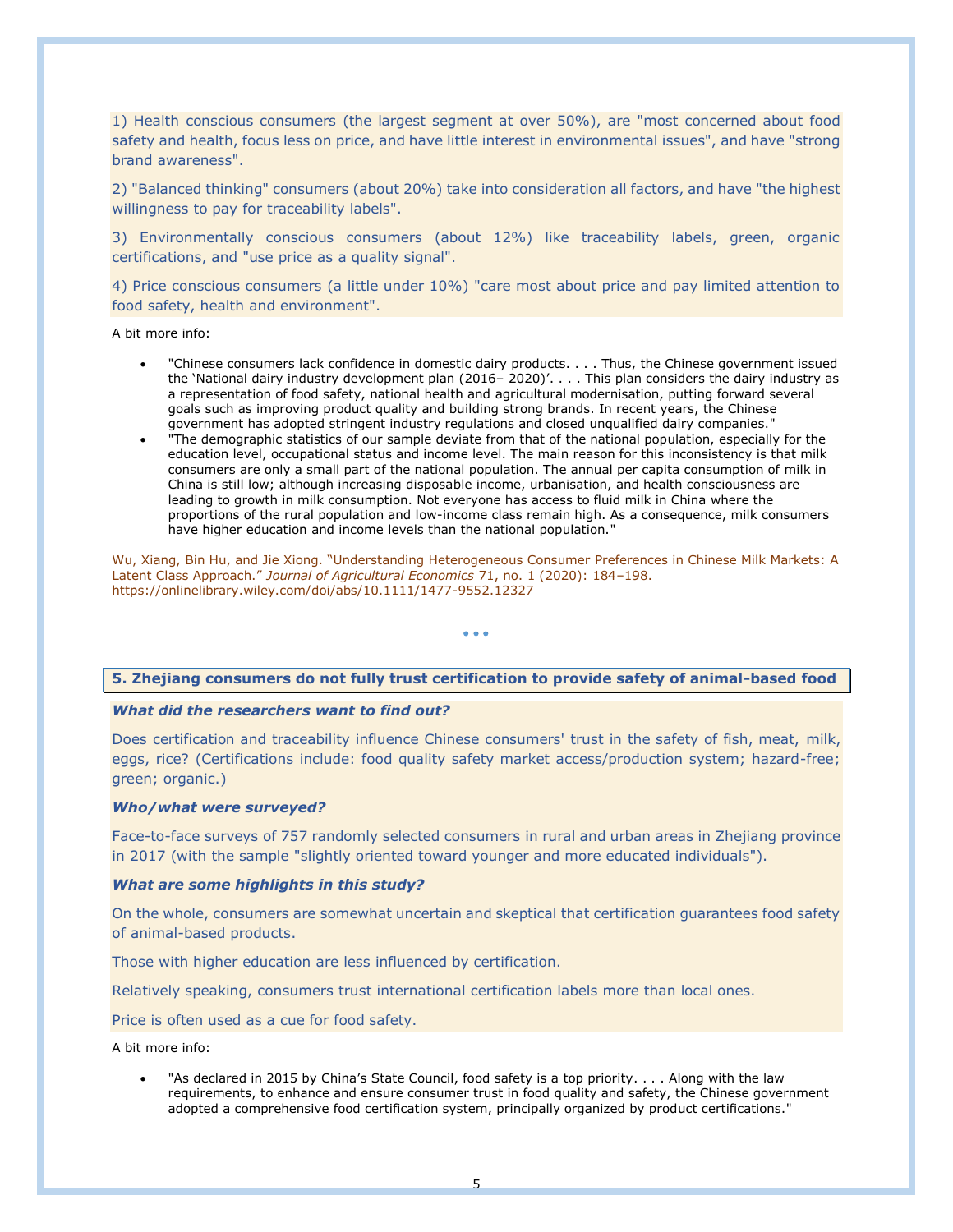Moruzzo, Roberta, Francesco Riccioli, Fabio Boncinelli, Zhaozhong Zhang, Jinjin Zhao, Yaojia Tang, Lara Tinacci, Tommaso Massai, and Alessandra Guidi. "Urban Consumer Trust and Food Certifications in China." *Foods* 9, no. 9 (August 21, 2020): 1153. https://www.mdpi.com/2304-8158/9/9/1153

**6. When Chinese consumers shop for organic food, do animal welfare and environmental concerns matter?**

• • •

## *What did the researchers want to find out?*

What is Chinese consumers' perception of organic food? What are the factors that influence their willingness to purchase and pay for such food?

#### *Who/what were surveyed?*

This is a bibliometric review. (These reviews try to understand an issue or answer a research question by examining the citations, keywords, and key topics mentioned in scholarly studies of that issue.) Ten studies were chosen for the final analysis.

#### *What are some highlights in this study?*

Animal welfare and concerns for the environment are among the "major influencing factors" in Chinese consumers' willingness to pay for organic food. So are other factors: Health consciousness; food safety considerations; the knowledge, individual norm, and purchasing power of a consumer.

The strongest determinant seems to be a consumer's ability to pay for - and by extension the *price* of organic food.

Li, Rui, Hsiu-Yu Lee, Yu-Ting Lin, Chih-Wei Liu, and Prony F. Tsai. "Consumers' Willingness to Pay for Organic Foods in China: Bibliometric Review for an Emerging Literature." *International Journal of Environmental Research and Public Health* 16, no. 10 (May 16, 2019): 1713. https://www.mdpi.com/1660-4601/16/10/1713

• • •

**7. Do students in top universities in China and Taiwan care whether the food they buy carry certification labels?**

#### *What did the researchers want to find out?*

Are college students in Beijing and Taipei influenced by various factors when they consider purchasing certified food? Specifically, these factors are: 1. Optimistic bias. (Optimistic bias occurs when people unrealistically under-estimate the likelihood of risky events happening to them.) 2. Cognition of certified food. (This refers to the value consumers place on the food's safety, on its traceability, on whether it carries certification or organic labels, etc.) 3. Attention to news concerning food safety. 4. Credibility of the source that provides information related to food safety and certification. 5. Social trust in the government to manage food safety.

## *Who/what were surveyed?*

258 students in National Taiwan University and 268 students in Peking University in 2020.

#### *What are some highlights in the study results?*

College students in Taiwan do not express optimistic bias. This is probably "due to their personal life experience". (There was a food safety incident with edible oil in 2014 that affected everyone in Taiwan.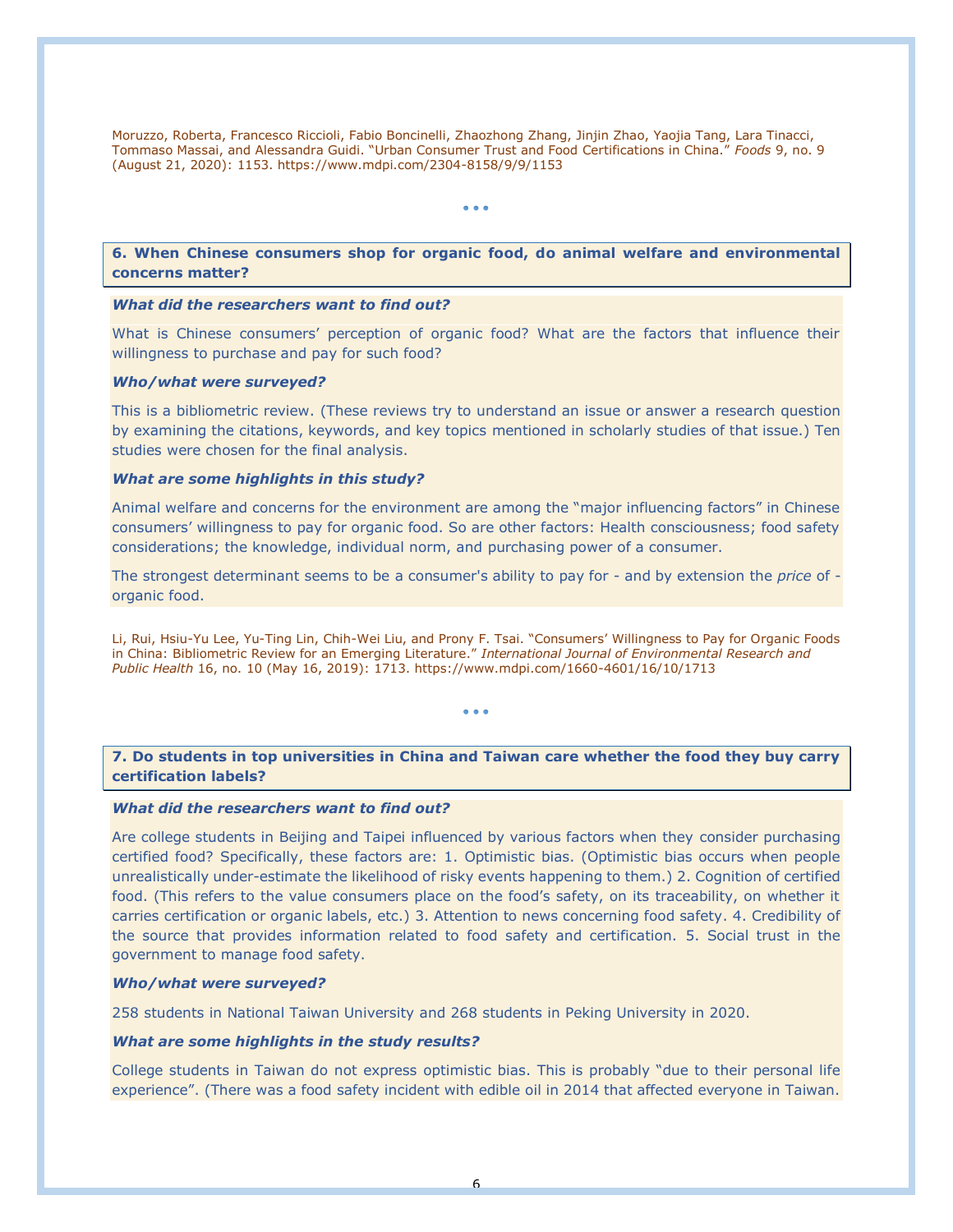So students there consider "their likelihood of encountering this [i.e. food safety] risk was the same as the risk faced by everyone".) Chinese students, on the other hand, do exhibit optimistic bias.

Cognition of certified food has considerable influence over the kinds of food students in both Taiwan and China intend to buy.

Attention to news makes an appreciable difference to mainland Chinese students' willingness to buy certified food, but not to students in Taiwan. The former group seems to be more eager for information. And mobile media in China – which disseminates food scandals prominently – receives loads of attention.

For both Taiwan and mainland China students, "the causal effects of information credibility and social trust on purchase intention were not significant".

Wang, Guan-Yun, and Hsiu-Ping Yueh. "Optimistic Bias, Food Safety Cognition, and Consumer Behavior of College Students in Taiwan and Mainland China." *Foods* 9, no. 11 (November 2, 2020): 1588. https://www.mdpi.com/2304-8158/9/11/1588.

## **8. When COVID-19 first hit China, did people's attitudes to organic food and game meat alter?**

• • •

### *What did the researchers want to find out?*

What were younger and older Chinese consumers' perceptions and attitudes toward healthy/risky food (in particular organic food and game meat) in January 2020 when China was hit hard by COVID-19?

#### *Who/what were surveyed?*

1,008 persons in January 2020, randomly recruited by WeChat (China's most-used social media application).

#### *What are some highlights in this study?*

"The COVID-19 crisis has a positive impact on the respondents' attitude toward organic food and negative impact on their attitude toward game meat, which implies that food anxiety and health scares caused by food safety crises can change consumers' sensitivity and belief about food health and risk."

A statistically significant "generational effect" is found in the consumption of organic food.

Older people are more committed to and have more positive attitudes toward organic food than younger persons. They are more willing to eat organic food more frequently in the future. *But organic food can include game meat*, depending on the context and the interpretation of game meat. According to the survey, older persons attach more importance to game meat than younger persons. They continue to believe that game meat has important nutritional and medicinal values.

A bit more info:

- "Food choice and consumption are dynamic, situational, and complex, having resulted from the (non-) sensory characteristics of food and influenced by cultural and socio-affective factors as well as reliable information available about the food. . . . Game consumption is complicated, interrelated with growth, prosperity, and consumption habits in economic, cultural, and social aspects. . . . The symbolic role of wildlife is obvious in China's developed cities. It has become a symbol of elite status and fashionable lifestyle for some people to buy and eat wildlife animals."
- "As it comes of age, each generation experiences a fresh interaction with traditional values and principles and is likely to develop distinct preferences, which distinguish their attitudes toward food. . . . In addition, because of China's dramatic and rapid transformations in economy, politics, and culture, the gaps between the new and older generations are arguably larger than in Western countries."
- The definitions and standards of organic food, however, vary according to diverse situations and contexts. . . . . For example, in addition to their nutritional qualities, African wildlife meats are considered organic for they are reared as free-range and meet the general criteria of organic production. Game consumption is a complicated issue interrelated with growth, prosperity, and consumption habits in economic, cultural,